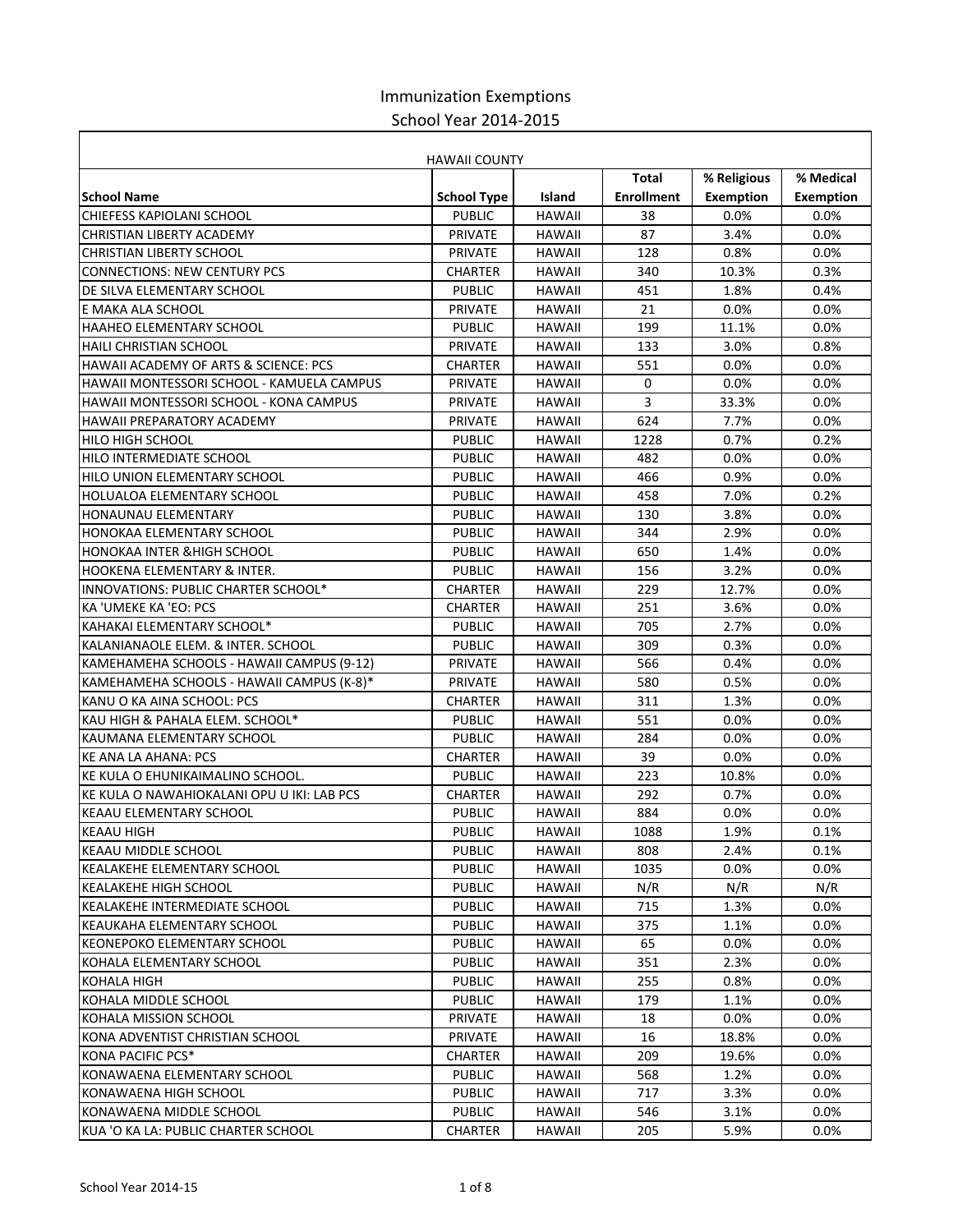|                                                |                    |               | Total             | % Religious      | % Medical        |  |
|------------------------------------------------|--------------------|---------------|-------------------|------------------|------------------|--|
| <b>School Name</b>                             | <b>School Type</b> | Island        | <b>Enrollment</b> | <b>Exemption</b> | <b>Exemption</b> |  |
| LAUPAHOEHOE COMMUNITY PCS                      | <b>CHARTER</b>     | <b>HAWAII</b> | 253               | 14.2%            | 0.4%             |  |
| MAKUA LANI CHRISTIAN ACADEMY LOWER CAMPUS      | PRIVATE            | <b>HAWAII</b> | 150               | 0.7%             | 0.7%             |  |
| MAKUA LANI CHRISTIAN ACADEMY UPPER CAMPUS      | PRIVATE            | <b>HAWAII</b> | 112               | 1.8%             | 0.0%             |  |
| MALAMALAMA WALDORF SCHOOL/KINDERHALE           | PRIVATE            | <b>HAWAII</b> | 86                | 26.7%            | 0.0%             |  |
| MAUNA LOA SCHOOL                               | PRIVATE            | <b>HAWAII</b> | 51                | 3.9%             | 0.0%             |  |
| MONTESSORI EDUCATION CENTER OF HAWAII - WAIMEA | PRIVATE            | <b>HAWAII</b> | 0                 | 0.0%             | 0.0%             |  |
| MT. VIEW ELEMENTARY SCHOOL                     | <b>PUBLIC</b>      | <b>HAWAII</b> | 538               | 0.0%             | 0.0%             |  |
| NAALEHU ELEMENTARY SCHOOL                      | <b>PUBLIC</b>      | <b>HAWAII</b> | 376               | 1.9%             | 0.0%             |  |
| PAAUILO ELEM. & INTER. SCHOOL                  | <b>PUBLIC</b>      | <b>HAWAII</b> | 235               | 2.1%             | 0.0%             |  |
| PAHOA ELEMENTARY SCHOOL                        | <b>PUBLIC</b>      | <b>HAWAII</b> | 514               | 5.3%             | 0.2%             |  |
| PAHOA HIGH & INTER. SCHOOL                     | <b>PUBLIC</b>      | <b>HAWAII</b> | 354               | 4.0%             | 0.0%             |  |
| <b>PARKER SCHOOL</b>                           | PRIVATE            | <b>HAWAII</b> | 304               | 9.2%             | 0.0%             |  |
| ST. JOSEPH ELEMENTARY SCHOOL - HILO*           | PRIVATE            | <b>HAWAII</b> | 143               | 2.8%             | 0.7%             |  |
| ST. JOSEPH JR & SR HIGH SCHOOL - HILO          | PRIVATE            | <b>HAWAII</b> | 99                | 0.0%             | 0.0%             |  |
| VOLCANO SCHOOL OF ARTS & SCIENCES: PCS         | <b>CHARTER</b>     | <b>HAWAII</b> | 171               | 5.3%             | 0.0%             |  |
| <b>WAIAKEA ELEMENTARY SCHOOL</b>               | <b>PUBLIC</b>      | <b>HAWAII</b> | 806               | 1.2%             | 0.1%             |  |
| WAIAKEA HIGH SCHOOL                            | <b>PUBLIC</b>      | <b>HAWAII</b> | 1196              | 1.7%             | 0.1%             |  |
| WAIAKEA INTERMEDIATE SCHOOL                    | <b>PUBLIC</b>      | <b>HAWAII</b> | 852               | 0.0%             | 0.0%             |  |
| WAIAKEA-WAENA ELEMENTARY SCHOOL                | <b>PUBLIC</b>      | <b>HAWAII</b> | 676               | 0.7%             | 0.0%             |  |
| <b>WAIKOLOA SCHOOL</b>                         | <b>PUBLIC</b>      | <b>HAWAII</b> | 792               | 2.3%             | 0.3%             |  |
| <b>WAIMEA COUNTRY SCHOOL</b>                   | PRIVATE            | <b>HAWAII</b> | 43                | 16.3%            | 0.0%             |  |
| WAIMEA ELEMENTARY SCHOOL*                      | <b>PUBLIC</b>      | <b>HAWAII</b> | 526               | 2.7%             | 0.0%             |  |
| WAIMEA MIDDLE SCHOOL PCCS                      | <b>CHARTER</b>     | <b>HAWAII</b> | 287               | 1.4%             | 0.3%             |  |
| WATERS OF LIFE-"WAI OLA": NEW CENTURY PCS      | CHARTER            | <b>HAWAII</b> | 173               | 12.1%            | 0.0%             |  |
| WEST HAWAII EXPLORATION ACADEMY: PCS           | CHARTER            | HAWAII        | 240               | 5.8%             | 0.0%             |  |
|                                                |                    |               |                   |                  |                  |  |
| KAUAI COUNTY                                   |                    |               |                   |                  |                  |  |
| CHIEFESS KAMAKAHELEI MIDDLE SCHOOL             | <b>PUBLIC</b>      | <b>KAUAI</b>  | 951               | 1.5%             | 0.1%             |  |
| ELEELE ELEMENTARY SCHOOL                       | <b>PUBLIC</b>      | <b>KAUAI</b>  | 460               | 0.0%             | $0.0\%$          |  |
| HANALEI ELEMENTARY SCHOOL                      | <b>PUBLIC</b>      | <b>KAUAI</b>  | 304               | 29.3%            | 0.0%             |  |
| <b>ISLAND SCHOOL</b>                           | PRIVATE            | <b>KAUAI</b>  | 349               | 8.6%             | 0.0%             |  |
| KAHILI ADVENTIST SCHOOL                        | PRIVATE            | <b>KAUAI</b>  | 10                | 10.0%            | 0.0%             |  |
| KALAHEO ELEMENTARY SCHOOL*                     | <b>PUBLIC</b>      | <b>KAUAI</b>  | 557               | 1.8%             | 0.0%             |  |
| KANUIKAPONO PCS                                | <b>CHARTER</b>     | <b>KAUAI</b>  | 173               | 32.4%            | 0.0%             |  |
| KAPAA ELEMENTARY SCHOOL                        | <b>PUBLIC</b>      | <b>KAUAI</b>  | 879               | 3.6%             | 0.3%             |  |
| <b>KAPAA HIGH SCHOOL</b>                       | <b>PUBLIC</b>      | KAUAI         | 1000              | 2.2%             | 0.0%             |  |
| KAPAA MIDDLE SCHOOL                            | <b>PUBLIC</b>      | KAUAI         | 633               | 3.6%             | 0.2%             |  |
| KAUAI CHRISTIAN ACADEMY                        | PRIVATE            | KAUAI         | 34                | 8.8%             | $0.0\%$          |  |
| KAUAI HIGH SCHOOL                              | <b>PUBLIC</b>      | KAUAI         | 1128              | 0.0%             | $0.0\%$          |  |
| KAWAIKINI PCS                                  | CHARTER            | KAUAI         | 134               | 3.0%             | $0.0\%$          |  |
| KE KULA NIIHAU 'O KEKAHA LEARNING CENTER: PCS  | CHARTER            | KAUAI         | 97                | 0.0%             | $0.0\%$          |  |
| KEKAHA ELEMENTARY SCHOOL                       | <b>PUBLIC</b>      | KAUAI         | 332               | $0.0\%$          | $0.0\%$          |  |
| KILAUEA ELEMENTARY SCHOOL                      | <b>PUBLIC</b>      | KAUAI         | 300               | 26.0%            | 0.7%             |  |
| KING KAUMUALII ELEMENTARY SCHOOL               | <b>PUBLIC</b>      | KAUAI         | 574               | 0.5%             | $0.0\%$          |  |
| KOLOA ELEMENTARY SCHOOL                        | <b>PUBLIC</b>      | KAUAI         | 359               | 4.5%             | $0.0\%$          |  |
| KULA AUPUNI NI'IHAU A KAHELELANI ALOHA: PCS    | CHARTER            | KAUAI         | 69                | 0.0%             | $0.0\%$          |  |
| NIIHAU HIGH & ELEMENTARY SCHOOL                | <b>PUBLIC</b>      | NIIHAU        | 1                 | 0.0%             | $0.0\%$          |  |
| OLELO CHRISTIAN ACADEMY                        | PRIVATE            | KAUAI         | 31                | $0.0\%$          | $0.0\%$          |  |
| PUUKUMU SCHOOL                                 | PRIVATE            | KAUAI         | 30                | 76.7%            | $0.0\%$          |  |
| ST. CATHERINE SCHOOL*                          | PRIVATE            | KAUAI         | 157               | 10.2%            | 1.9%             |  |
| <b>ST. THERESA SCHOOL KAUAI</b>                | PRIVATE            | KAUAI         | 66                | $0.0\%$          | $0.0\%$          |  |
| WAIMEA CANYON MIDDLE SCHOOL                    | <b>PUBLIC</b>      | KAUAI         | 389               | 0.0%             | $0.0\%$          |  |
| WAIMEA HIGH SCHOOL                             | <b>PUBLIC</b>      | KAUAI         | 586               | 0.7%             | $0.0\%$          |  |
| WILCOX ELEMENTARY SCHOOL*                      | <b>PUBLIC</b>      | KAUAI         | 850               | 2.7%             | 0.0%             |  |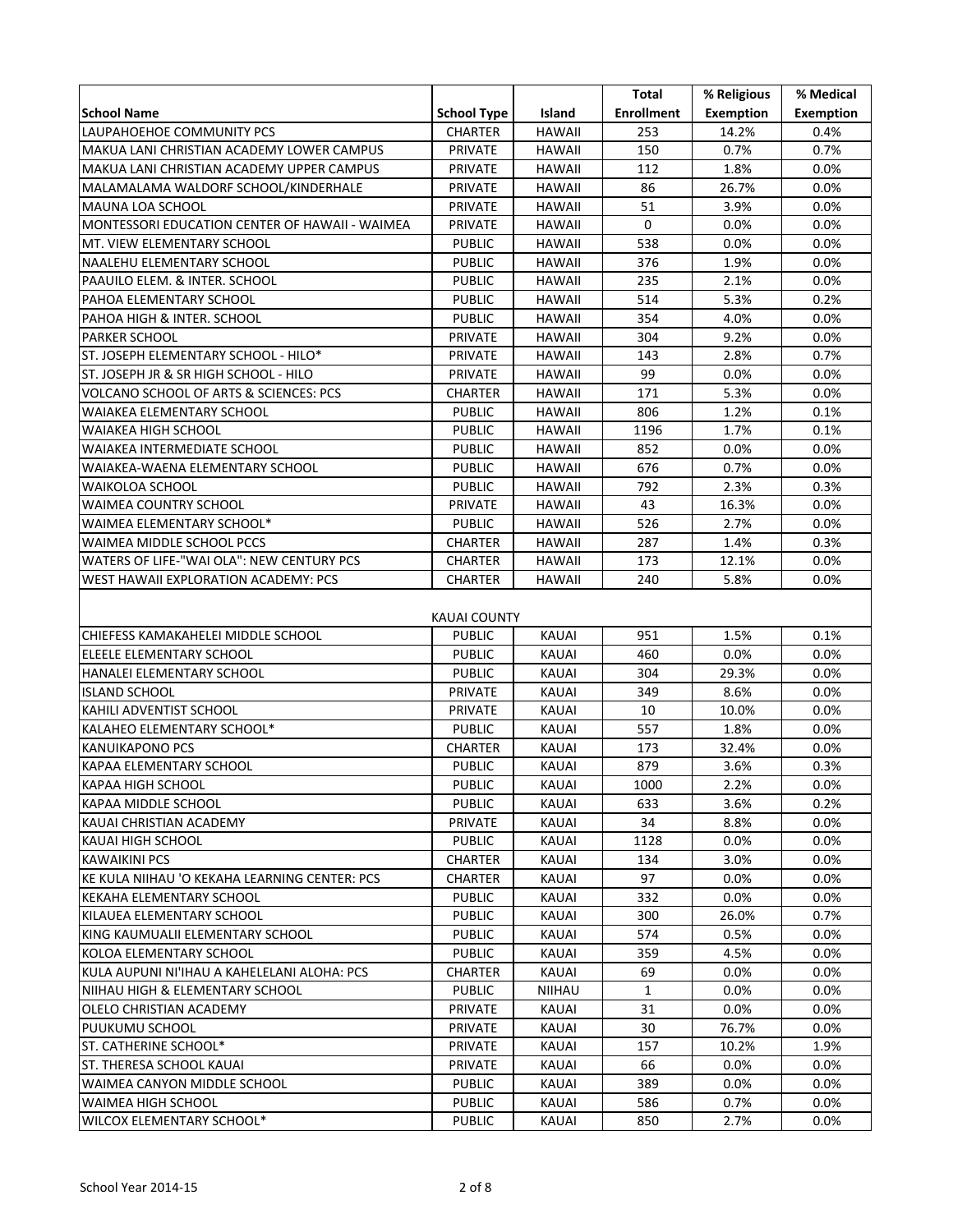|                                         |                                |                | Total             | % Religious      | % Medical        |  |  |
|-----------------------------------------|--------------------------------|----------------|-------------------|------------------|------------------|--|--|
| <b>School Name</b>                      | <b>School Type</b>             | Island         | <b>Enrollment</b> | <b>Exemption</b> | <b>Exemption</b> |  |  |
|                                         |                                |                |                   |                  |                  |  |  |
| <b>MAUI COUNTY</b>                      |                                |                |                   |                  |                  |  |  |
| LANAI HIGH & ELEMENTARY SCHOOL          | <b>PUBLIC</b>                  | LANAI          | 563               | 0.7%             | 0.0%             |  |  |
| <b>BALDWIN HIGH SCHOOL</b>              | <b>PUBLIC</b>                  | MAUI           | 1463              | 0.0%             | 0.0%             |  |  |
| CARDEN ACADEMY OF MAUI                  | <b>PRIVATE</b>                 | MAUI           | 131               | 2.3%             | $0.0\%$          |  |  |
| DORIS TODD MEMORIAL CHRISTIAN SCH.      | PRIVATE                        | MAUI           | 136               | 8.1%             | 0.7%             |  |  |
| EMMANUEL LUTHERAN GRADE SCHOOL          | PRIVATE                        | MAUI           | 135               | 0.0%             | $0.0\%$          |  |  |
| HAIKU ELEMENTARY SCHOOL*                | <b>PUBLIC</b>                  | MAUI           | 493               | 0.0%             | 0.0%             |  |  |
| HALEAKALA WALDORF SCHOOL                | PRIVATE                        | MAUI           | 270               | 54.1%            | 0.0%             |  |  |
| HANA HIGH & ELEMENTARY SCHOOL           | <b>PUBLIC</b>                  | MAUI           | 359               | 0.6%             | 0.0%             |  |  |
| HORIZONS ACADEMY OF MAUI                | <b>PRIVATE</b>                 | MAUI           | 8                 | 0.0%             | $0.0\%$          |  |  |
| <b>IAO INTERMEDIATE SCHOOL</b>          | <b>PUBLIC</b>                  | MAUI           | 891               | 0.0%             | $0.0\%$          |  |  |
| KAAHUMANU HOU CHRISTIAN SCHOOLS         | PRIVATE                        | MAUI           | 32                | 12.5%            | $0.0\%$          |  |  |
| KAHULUI ELEMENTARY SCHOOL*              | <b>PUBLIC</b>                  | MAUI           | 978               | 0.5%             | 0.0%             |  |  |
| KALAMA INTERMEDIATE SCHOOL              | <b>PUBLIC</b>                  | MAUI           | 824               | 0.0%             | 0.0%             |  |  |
| KAMALII ELEMENTARY SCHOOL               | <b>PUBLIC</b>                  | MAUI           | 538               | 0.0%             | 0.0%             |  |  |
| KAMEHAMEHA III ELEMENTARY SCHOOL        | <b>PUBLIC</b>                  | MAUI           | 779               | 5.6%             | 0.3%             |  |  |
| KAMEHAMEHA SCHOOLS - MAUI CAMPUS*       | PRIVATE                        | MAUI           | 1067              | 0.9%             | $0.0\%$          |  |  |
| KIHEI CHARTER SCHOOL                    | <b>CHARTER</b>                 | MAUI           | 523               | 12.8%            | 0.4%             |  |  |
| KIHEI ELEMENTARY SCHOOL                 | <b>PUBLIC</b>                  | MAUI           | 894               | 0.0%             | $0.0\%$          |  |  |
| KING KEKAULIKE HIGH SCHOOL              | <b>PUBLIC</b>                  | MAUI           | 1090              | 0.0%             | 0.0%             |  |  |
| KULA ELEMENTARY SCHOOL                  | <b>PUBLIC</b>                  | MAUI           | 386               | 7.8%             | 0.0%             |  |  |
| LAHAINA INTERMEDIATE SCHOOL             | <b>PUBLIC</b>                  | MAUI           | 652               | 0.0%             | 0.0%             |  |  |
| LAHAINALUNA HIGH SCHOOL                 | <b>PUBLIC</b>                  | MAUI           | 1016              | 0.0%             | $0.0\%$          |  |  |
| LIHIKAI ELEMENTARY SCHOOL               | <b>PUBLIC</b>                  | MAUI           | 889               | 0.0%             | $0.0\%$          |  |  |
| LOKELANI INTERMEDIATE SCHOOL            | <b>PUBLIC</b>                  | MAUI           | 550               | 0.0%             | 0.0%             |  |  |
| MAKAWAO ELEMENTARY SCHOOL               | <b>PUBLIC</b>                  | MAUI           | 534               | 0.0%             | 0.0%             |  |  |
| MAUI ADVENTIST SCHOOL                   | PRIVATE                        | MAUI           | 21                | 4.8%             | 0.0%             |  |  |
| <b>MAUI HIGH SCHOOL</b>                 | <b>PUBLIC</b>                  | MAUI           | 1926              | 0.2%             | 0.0%             |  |  |
| MAUI PREPARATORY ACADEMY                | <b>PRIVATE</b>                 | MAUI           | 344               | 0.0%             | $0.0\%$          |  |  |
| MAUI-WAENA INTERMEDIATE SCHOOL          | <b>PUBLIC</b>                  | MAUI           | 1115              | 0.0%             | $0.0\%$          |  |  |
| MONTESSORI - HALE O KEIKI               | PRIVATE                        | MAUI           | 35                | 14.3%            | 0.0%             |  |  |
| MONTESSORI - MAUI                       | PRIVATE                        | MAUI           | 186               | 26.3%            | 1.1%             |  |  |
| PAIA ELEMENTARY SCHOOL                  | <b>PUBLIC</b>                  | MAUI           | 339               | 4.4%             | 0.0%             |  |  |
| POMAIKAI ELEMENTARY SCHOOL*             | <b>PUBLIC</b>                  | MAUI           | 546               | 0.0%             | 0.0%             |  |  |
| PRINCESS NAHIENAENA ELEMENTARY SCHOOL   | <b>PUBLIC</b>                  | MAUI           | 728               | 0.0%             | 0.0%             |  |  |
| PUKALANI ELEMENTARY SCHOOL              | <b>PUBLIC</b>                  | MAUI           | 435               | 2.5%             | $0.0\%$          |  |  |
| PUU KUKUI ELEMENTARY SCHOOL             | <b>PUBLIC</b>                  | MAUI           | 650               | 0.9%             | $0.0\%$          |  |  |
| <b>ROOTS SCHOOL</b>                     | <b>PRIVATE</b>                 | MAUI           | 45                | 35.6%            | $0.0\%$          |  |  |
| SACRED HEARTS SCHOOL AND ELC PRESCHOOL* | PRIVATE                        | MAUI           | 156               | 0.0%             | $0.0\%$          |  |  |
| <b>SEABURY HALL HIGH SCHOOL</b>         | PRIVATE                        | MAUI           | 317               | 2.2%             | $0.0\%$          |  |  |
| <b>SEABURY HALL, MIDDLE</b>             | PRIVATE                        | MAUI           | 113               | 8.0%             | $0.0\%$          |  |  |
| <b>ST. ANTHONY GRADE SCHOOL</b>         | <b>PRIVATE</b>                 | MAUI           | 131               | 0.8%             | $0.0\%$          |  |  |
| ST. ANTHONY JR & SR HIGH SCHOOL         | <b>PRIVATE</b>                 | MAUI           | 145               | 0.0%             | $0.0\%$          |  |  |
| <b>WAIHEE ELEMENTARY SCHOOL</b>         | <b>PUBLIC</b>                  | MAUI           | 752               | 0.9%             | $0.0\%$          |  |  |
| <b>WAILUKU ELEMENTARY SCHOOL</b>        | <b>PUBLIC</b>                  | MAUI           | 709               | 0.0%             | $0.0\%$          |  |  |
| AKAULA SCHOOL                           | <b>PRIVATE</b>                 | <b>MOLOKAI</b> | 29                | 0.0%             | $0.0\%$          |  |  |
| <b>HOOMANA HOU SCHOOL</b>               | <b>PRIVATE</b>                 | <b>MOLOKAI</b> | N/R               | N/R              | N/R              |  |  |
| KAUNAKAKAI ELEMENTARY SCHOOL            | <b>PUBLIC</b>                  | <b>MOLOKAI</b> | 282               | 2.8%             | $0.0\%$          |  |  |
| KILOHANA ELEMENTARY SCHOOL              | <b>PUBLIC</b>                  | <b>MOLOKAI</b> | 68                | 2.9%             | $0.0\%$          |  |  |
| KUALAPUU ELEMENTARY NEW CENTURY PCCS    | <b>CHARTER</b>                 | <b>MOLOKAI</b> | 308               | 0.0%             | $0.0\%$          |  |  |
|                                         |                                |                |                   |                  |                  |  |  |
| <b>MAUNALOA ELEMENTARY SCHOOL</b>       | <b>PUBLIC</b><br><b>PUBLIC</b> | <b>MOLOKAI</b> | 53                | 1.9%             | $0.0\%$          |  |  |
| <b>MOLOKAI HIGH SCHOOL</b>              |                                | <b>MOLOKAI</b> | 351               | $0.0\%$          | $0.0\%$          |  |  |
| MOLOKAI MIDDLE SCHOOL                   | <b>PUBLIC</b>                  | <b>MOLOKAI</b> | 195               | $0.0\%$          | $0.0\%$          |  |  |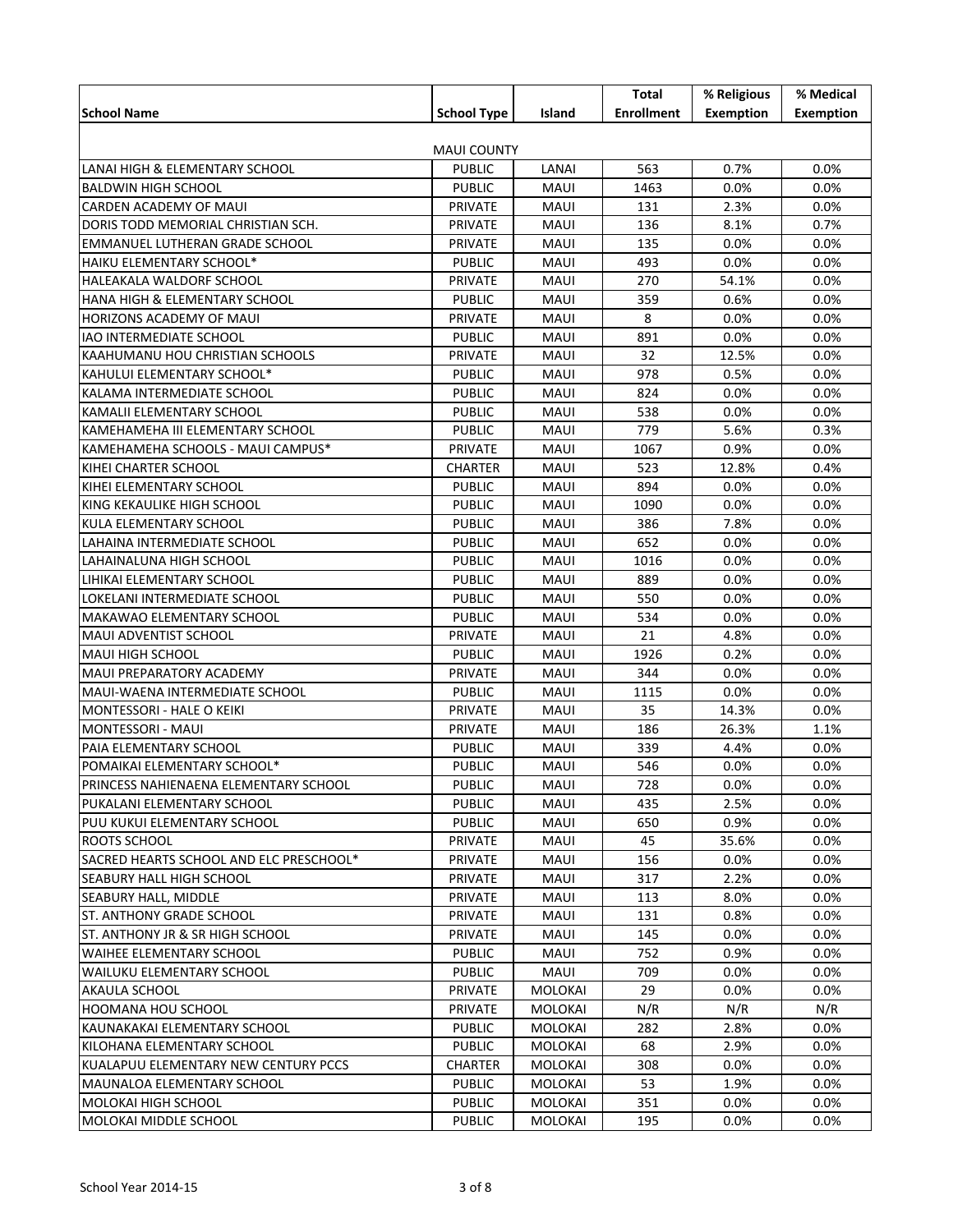|                                              |                    |        | Total             | % Religious      | % Medical        |  |
|----------------------------------------------|--------------------|--------|-------------------|------------------|------------------|--|
| <b>School Name</b>                           | <b>School Type</b> | Island | <b>Enrollment</b> | <b>Exemption</b> | <b>Exemption</b> |  |
|                                              |                    |        |                   |                  |                  |  |
| <b>HONOLULU COUNTY</b>                       |                    |        |                   |                  |                  |  |
| ADVENTIST MALAMA ELEMENTARY SCHOOL           | PRIVATE            | OAHU   | 58                | 0.0%             | 0.0%             |  |
| AHUIMANU ELEMENTARY SCHOOL                   | <b>PUBLIC</b>      | OAHU   | 310               | 1.6%             | 0.3%             |  |
| AIEA ELEMENTARY SCHOOL                       | <b>PUBLIC</b>      | OAHU   | 345               | 0.3%             | 0.0%             |  |
| AIEA HIGH SCHOOL                             | <b>PUBLIC</b>      | OAHU   | 1102              | 0.0%             | 0.0%             |  |
| AIEA INTERMEDIATE SCHOOL                     | <b>PUBLIC</b>      | OAHU   | 621               | 0.2%             | 0.0%             |  |
| AIKAHI ELEMENTARY SCHOOL                     | <b>PUBLIC</b>      | OAHU   | 479               | 1.9%             | 0.2%             |  |
| AINA HAINA ELEMENTARY SCHOOL*                | <b>PUBLIC</b>      | OAHU   | 540               | 0.0%             | 0.0%             |  |
| ALA WAI ELEMENTARY SCHOOL                    | <b>PUBLIC</b>      | OAHU   | 403               | 0.0%             | 0.0%             |  |
| ALIAMANU ELEMENTARY SCHOOL*                  | <b>PUBLIC</b>      | OAHU   | 642               | 0.8%             | 0.0%             |  |
| ALIAMANU INTERMEDIATE SCHOOL                 | <b>PUBLIC</b>      | OAHU   | 750               | 0.1%             | 0.0%             |  |
| ALIIOLANI ELEMENTARY SCHOOL                  | <b>PUBLIC</b>      | OAHU   | 233               | 0.4%             | 0.0%             |  |
| ALVAH SCOTT ELEMENTARY SCHOOL                | <b>PUBLIC</b>      | OAHU   | 474               | 0.0%             | 0.0%             |  |
| AMERICAN RENAISSANCE ACADEMY                 | <b>PRIVATE</b>     | OAHU   | 93                | 1.1%             | 0.0%             |  |
|                                              |                    |        | 397               |                  |                  |  |
| ANUENUE HAWAIIAN IMMERSION SCHOOL            | <b>PUBLIC</b>      | OAHU   |                   | 1.3%             | 0.0%             |  |
| <b>ASSETS SCHOOL</b>                         | <b>PRIVATE</b>     | OAHU   | 332               | 1.8%             | 0.0%             |  |
| <b>AUGUST AHRENS ELEMENTARY SCHOOL</b>       | <b>PUBLIC</b>      | OAHU   | 1348              | 0.0%             | 0.0%             |  |
| BARBERS POINT ELEMENTARY SCHOOL              | <b>PUBLIC</b>      | OAHU   | 600               | 0.0%             | 0.0%             |  |
| BENJAMIN PARKER ELEMENTARY SCHOOL            | <b>PUBLIC</b>      | OAHU   | 325               | 0.0%             | 0.0%             |  |
| <b>BLANCHE POPE ELEMENTARY SCHOOL</b>        | <b>PUBLIC</b>      | OAHU   | 294               | 0.0%             | 0.0%             |  |
| CALVARY BY THE SEA MONTESSORI SCHOOL*        | <b>PRIVATE</b>     | OAHU   | 6                 | 0.0%             | 0.0%             |  |
| CALVARY CHAPEL CHRISTIAN SCHOOL              | <b>PRIVATE</b>     | OAHU   | 170               | 0.0%             | 0.0%             |  |
| <b>CASTLE HIGH SCHOOL</b>                    | <b>PUBLIC</b>      | OAHU   | 1207              | 0.4%             | 0.0%             |  |
| CATHEDRAL CATHOLIC ACADEMY                   | <b>PRIVATE</b>     | OAHU   | 91                | 0.0%             | 0.0%             |  |
| <b>CENTRAL CHRISTIAN SCHOOL</b>              | <b>PRIVATE</b>     | OAHU   | 19                | 0.0%             | 0.0%             |  |
| CENTRAL MIDDLE SCHOOL                        | <b>PUBLIC</b>      | OAHU   | 372               | 0.3%             | 0.0%             |  |
| <b>CHRISTIAN ACADEMY</b>                     | <b>PRIVATE</b>     | OAHU   | 215               | 5.6%             | 2.3%             |  |
| DAMIEN MEMORIAL SCHOOL                       | <b>PRIVATE</b>     | OAHU   | 655               | 0.0%             | 0.0%             |  |
| DOLE INTERMEDIATE SCHOOL                     | <b>PUBLIC</b>      | OAHU   | 810               | 0.0%             | 0.0%             |  |
| ENCHANTED LAKE ELEMENTARY SCHOOL             | <b>PUBLIC</b>      | OAHU   | 472               | 0.0%             | 0.2%             |  |
| EWA BEACH ELEMENTARY SCHOOL                  | <b>PUBLIC</b>      | OAHU   | 765               | 0.8%             | 0.0%             |  |
| EWA ELEMENTARY SCHOOL                        | <b>PUBLIC</b>      | OAHU   | 1160              | 0.1%             | $0.0\%$          |  |
| EWA MAKAI MIDDLE SCHOOL                      | <b>PUBLIC</b>      | OAHU   | 905               | 0.1%             | 0.0%             |  |
| <b>FARRINGTON HIGH SCHOOL</b>                | <b>PUBLIC</b>      | OAHU   | 2406              | 0.0%             | 0.0%             |  |
| <b>FERN ELEMENTARY SCHOOL</b>                | <b>PUBLIC</b>      | OAHU   | 550               | 0.0%             | 0.0%             |  |
| FRIENDSHIP CHRISTIAN SCHOOLS - CHURCH CAMPUS | <b>PRIVATE</b>     | OAHU   | 64                | 0.0%             | 0.0%             |  |
| FRIENDSHIP CHRISTIAN SCHOOLS - YOUTH CAMPUS  | <b>PRIVATE</b>     | OAHU   | 167               | $0.0\%$          | $0.0\%$          |  |
| <b>HAHAIONE ELEMENTARY SCHOOL</b>            | <b>PUBLIC</b>      | OAHU   | 558               | $0.0\%$          | $0.0\%$          |  |
| HAKIPUU LEARNING CENTER: A HAWAII PCS        | <b>CHARTER</b>     | OAHU   | 65                | 6.2%             | $0.0\%$          |  |
| HALAU KU MANA: A NEW CENTURY PCS             | <b>CHARTER</b>     | OAHU   | 128               | $0.0\%$          | $0.0\%$          |  |
| HALAU LOKAHI: A NEW CENTURY PCS              | <b>CHARTER</b>     | OAHU   | 43                | $0.0\%$          | $0.0\%$          |  |
| HALE KULA ELEMENTARY SCHOOL                  | <b>PUBLIC</b>      | OAHU   | 717               | $0.0\%$          | $0.0\%$          |  |
|                                              | <b>PUBLIC</b>      |        | 190               | 2.1%             |                  |  |
| HALEIWA ELEMENTARY SCHOOL                    |                    | OAHU   |                   |                  | $0.0\%$          |  |
| HANAHAUOLI SCHOOL                            | <b>PRIVATE</b>     | OAHU   | 183               | 1.6%             | 1.1%             |  |
| HANALANI SCHOOLS EARLY CHILDHOOD DIVISION*   | <b>PRIVATE</b>     | OAHU   | 49                | 2.0%             | $0.0\%$          |  |
| HANALANI SCHOOLS ELEMENTARY DIVISION         | <b>PRIVATE</b>     | OAHU   | 258               | $0.0\%$          | $0.0\%$          |  |
| HANALANI SCHOOLS UPPER SCHOOL                | <b>PRIVATE</b>     | OAHU   | 364               | $0.0\%$          | $0.0\%$          |  |
| HAUULA ELEMENTARY SCHOOL                     | <b>PUBLIC</b>      | OAHU   | 317               | $0.0\%$          | $0.0\%$          |  |
| HAWAII BAPTIST ACADEMY                       | <b>PRIVATE</b>     | OAHU   | 1087              | $0.0\%$          | 0.1%             |  |
| HAWAII CENTER FOR THE DEAF & BLIND           | PRIVATE            | OAHU   | 54                | $0.0\%$          | $0.0\%$          |  |
| HAWAII TECHNOLOGY ACADEMY                    | <b>CHARTER</b>     | OAHU   | 1024              | 3.2%             | $0.0\%$          |  |
| <b>HAWAIIAN MISSION ACADEMY</b>              | PRIVATE            | OAHU   | 106               | $0.0\%$          | $0.0\%$          |  |
| HAWAIIAN MISSION ACADEMY - WINDWARD CAMPUS   | PRIVATE            | OAHU   | 75                | 9.3%             | $0.0\%$          |  |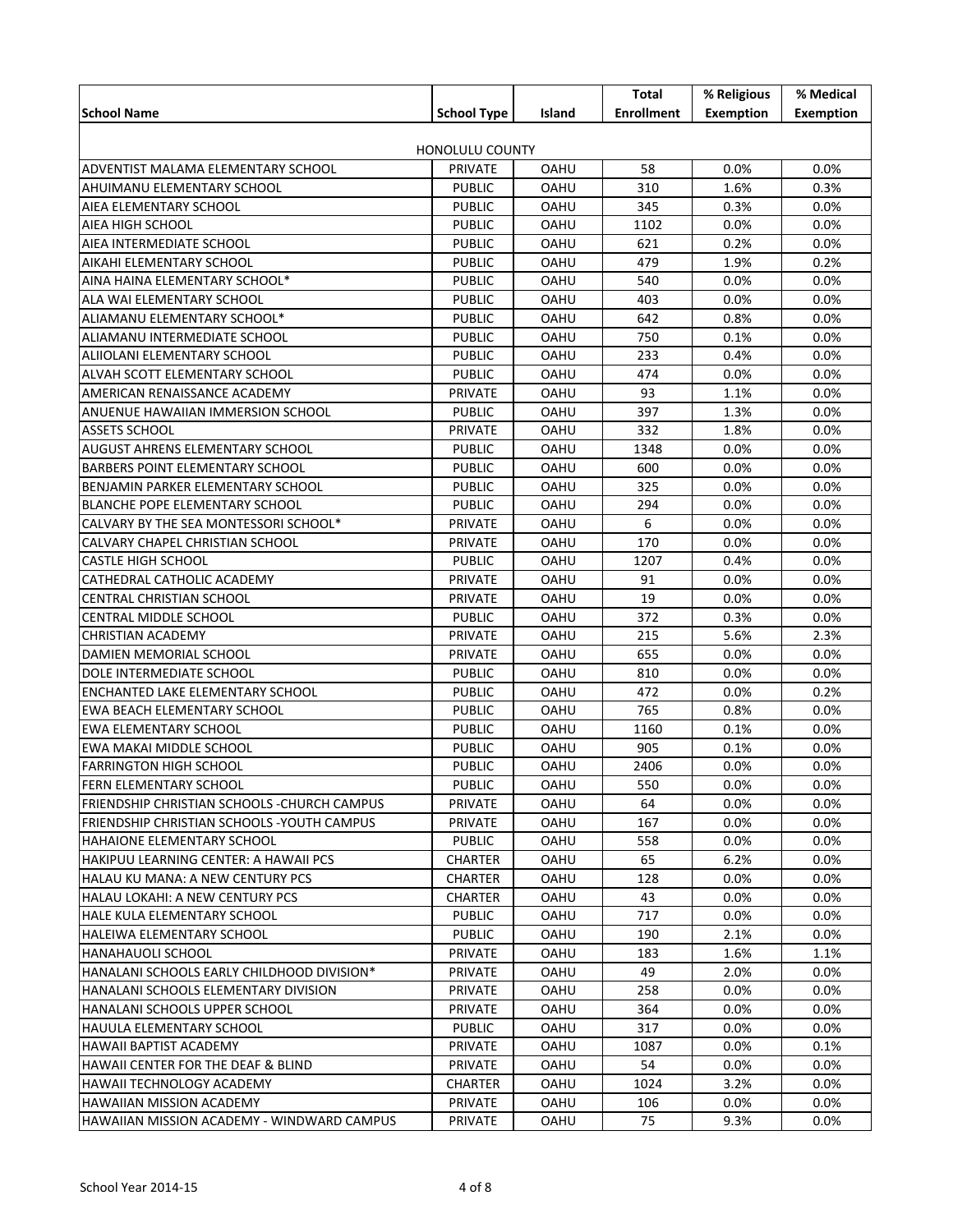|                                           |                    |             | Total             | % Religious      | % Medical        |
|-------------------------------------------|--------------------|-------------|-------------------|------------------|------------------|
| <b>School Name</b>                        | <b>School Type</b> | Island      | <b>Enrollment</b> | <b>Exemption</b> | <b>Exemption</b> |
| HAWAIIAN MISSION ELEM & INTER             | <b>PRIVATE</b>     | OAHU        | 103               | 1.0%             | 0.0%             |
| HEAD START - NANAKULI I & II              | <b>PRIVATE</b>     | OAHU        | 40                | $0.0\%$          | 0.0%             |
| <b>HEEIA ELEMENTARY SCHOOL</b>            | <b>PUBLIC</b>      | OAHU        | 483               | 0.0%             | $0.0\%$          |
| HELEMANO ELEMENTARY SCHOOL                | <b>PUBLIC</b>      | OAHU        | 612               | 0.0%             | $0.0\%$          |
| HICKAM ELEMENTARY SCHOOL                  | <b>PUBLIC</b>      | OAHU        | 543               | 0.0%             | $0.0\%$          |
| HIGHLANDS INTERMEDIATE SCHOOL             | <b>PUBLIC</b>      | OAHU        | 436               | 0.2%             | $0.0\%$          |
| HOALA SCHOOL                              | PRIVATE            | OAHU        | 88                | 0.0%             | $0.0\%$          |
| HOKULANI ELEMENTARY SCHOOL                | <b>PUBLIC</b>      | OAHU        | 359               | 1.7%             | $0.0\%$          |
| HOLOMUA ELEMENTARY SCHOOL                 | <b>PUBLIC</b>      | OAHU        | 1279              | 0.0%             | 0.0%             |
| HOLY FAMILY CATHOLIC ACADEMY              | PRIVATE            | OAHU        | 469               | 0.4%             | 0.2%             |
| HOLY NATIVITY SCHOOL                      | PRIVATE            | OAHU        | 115               | 1.7%             | $0.0\%$          |
| HONGWANJI MISSION SCHOOL                  | <b>PRIVATE</b>     | OAHU        | 252               | $0.0\%$          | $0.0\%$          |
| HONOLULU WALDORF SCHOOL                   | <b>PRIVATE</b>     | OAHU        | 251               | 20.3%            | $0.0\%$          |
| HONOWAI ELEMENTARY SCHOOL                 | <b>PUBLIC</b>      | OAHU        | 674               | 0.0%             | $0.0\%$          |
| <b>HUAKAILANI SCHOOL</b>                  | PRIVATE            | OAHU        | 28                | 7.1%             | 3.6%             |
| ILIAHI ELEMENTARY SCHOOL                  | <b>PUBLIC</b>      | OAHU        | 423               | 0.0%             | 0.0%             |
| ILIMA INTERMEDIATE SCHOOL                 | <b>PUBLIC</b>      | OAHU        | 814               | 0.1%             | 0.0%             |
| IOLANI SCHOOL                             | PRIVATE            | OAHU        | 1886              | 0.2%             | 0.1%             |
| IROQUOIS POINT ELEMENTARY SCHOOL*         | <b>PUBLIC</b>      | OAHU        | 720               | 0.6%             | $0.0\%$          |
| ISLAND PACIFIC ACADEMY*                   | PRIVATE            | OAHU        | 473               | 2.1%             | 0.2%             |
| JAMES CAMPBELL HIGH SCHOOL                | <b>PUBLIC</b>      | OAHU        | 2998              | 0.0%             | $0.0\%$          |
| JARRETT INTERMEDIATE SCHOOL               | <b>PUBLIC</b>      | OAHU        | 243               | 0.0%             | $0.0\%$          |
| JEFFERSON ELEMENTARY SCHOOL               | <b>PUBLIC</b>      | OAHU        | 434               | 0.0%             | $0.0\%$          |
| KA' ELEPULU ELEMENTARY SCHOOL             | <b>PUBLIC</b>      | OAHU        | 196               | 2.6%             | $0.0\%$          |
| KA WAIHONA O KA NA AUAO: NEW CENTURY PCS  | <b>CHARTER</b>     | OAHU        | 640               | 0.0%             | 0.3%             |
| KAAAWA ELEMENTARY SCHOOL                  | <b>PUBLIC</b>      | OAHU        | 126               | 10.3%            | $0.0\%$          |
| KAAHUMANU ELEMENTARY SCHOOL               | <b>PUBLIC</b>      | OAHU        | 535               | $0.0\%$          | 0.2%             |
| KAALA ELEMENTARY SCHOOL                   | <b>PUBLIC</b>      | OAHU        | 424               | 0.2%             | $0.0\%$          |
| KAEWAI ELEMENTARY SCHOOL                  | <b>PUBLIC</b>      | OAHU        | 355               | 0.0%             | $0.0\%$          |
| KAHALA ELEMENTARY SCHOOL                  | <b>PUBLIC</b>      | OAHU        | 414               | 1.7%             | $0.0\%$          |
| KAHALUU ELEMENTARY SCHOOL                 | <b>PUBLIC</b>      | <b>OAHU</b> | 287               | 0.0%             | $0.0\%$          |
| KAHUKU ELEMENTARY SCHOOL                  | <b>PUBLIC</b>      | OAHU        | 63                | 0.0%             | 0.0%             |
| KAHUKU HIGH & INTER. SCHOOL               | <b>PUBLIC</b>      | OAHU        | 1475              | 0.8%             | $0.1\%$          |
| KAILUA ELEMENTARY SCHOOL                  | <b>PUBLIC</b>      | OAHU        | 341               | 0.0%             | $0.0\%$          |
| KAILUA HIGH SCHOOL                        | <b>PUBLIC</b>      | OAHU        | 750               | 0.4%             | $0.0\%$          |
| KAILUA INTERMEDIATE SCHOOL                | <b>PUBLIC</b>      | OAHU        | 675               | 0.0%             | $0.0\%$          |
| KAIMILOA ELEMENTARY SCHOOL                | <b>PUBLIC</b>      | <b>OAHU</b> | 661               | $0.0\%$          | $0.0\%$          |
| KAIMUKI CHRISTIAN SCHOOL                  | PRIVATE            | OAHU        | 267               | 1.1%             | $0.0\%$          |
| KAIMUKI HIGH SCHOOL                       | <b>PUBLIC</b>      | OAHU        | 755               | $0.1\%$          | $0.0\%$          |
| KAIMUKI MIDDLE / POHUKAINA SCHOOL         | <b>PUBLIC</b>      | OAHU        | 985               | 0.6%             | 0.3%             |
| KAINALU ELEMENTARY SCHOOL                 | <b>PUBLIC</b>      | OAHU        | 487               | $0.0\%$          | $0.0\%$          |
| KAISER HIGH SCHOOL                        | <b>PUBLIC</b>      | OAHU        | 1143              | 0.9%             | 0.4%             |
| KAIULANI ELEMENTARY SCHOOL                | <b>PUBLIC</b>      | OAHU        | 402               | 0.2%             | 0.0%             |
| KALAHEO HIGH SCHOOL                       | <b>PUBLIC</b>      | <b>OAHU</b> | 906               | 1.5%             | $0.0\%$          |
| KALAKAUA MIDDLE SCHOOL                    | <b>PUBLIC</b>      | <b>OAHU</b> | 989               | $0.0\%$          | $0.0\%$          |
| KALANI HIGH SCHOOL                        | <b>PUBLIC</b>      | <b>OAHU</b> | 1274              | 0.4%             | $0.1\%$          |
| KALEIOPUU ELEMENTARY SCHOOL*              | <b>PUBLIC</b>      | OAHU        | 897               | $0.3\%$          | $0.0\%$          |
| KALIHI ELEMENTARY SCHOOL                  | <b>PUBLIC</b>      | OAHU        | 294               | $0.0\%$          | $0.0\%$          |
| KALIHI-KAI ELEMENTARY SCHOOL              | <b>PUBLIC</b>      | OAHU        | 602               | $0.0\%$          | 0.0%             |
| KALIHI-UKA ELEMENTARY SCHOOL              | <b>PUBLIC</b>      | OAHU        | 251               | 0.4%             | 0.0%             |
| KALIHI-WAENA ELEMENTARY SCHOOL            | <b>PUBLIC</b>      | OAHU        | 522               | $0.0\%$          | $0.0\%$          |
| KAMAILE ELEMENTARY PUBLIC CHARTER SCHOOL* | CHARTER            | OAHU        | 915               | $0.1\%$          | $0.0\%$          |
| KAMEHAMEHA KAPALAMA ELEMENTARY SCHOOL*    | PRIVATE            | OAHU        | 752               | 1.2%             | $0.1\%$          |
| KAMEHAMEHA KAPALAMA HIGH SCHOOL           | PRIVATE            | OAHU        | 1831              | $0.0\%$          | $0.0\%$          |
|                                           |                    |             |                   |                  |                  |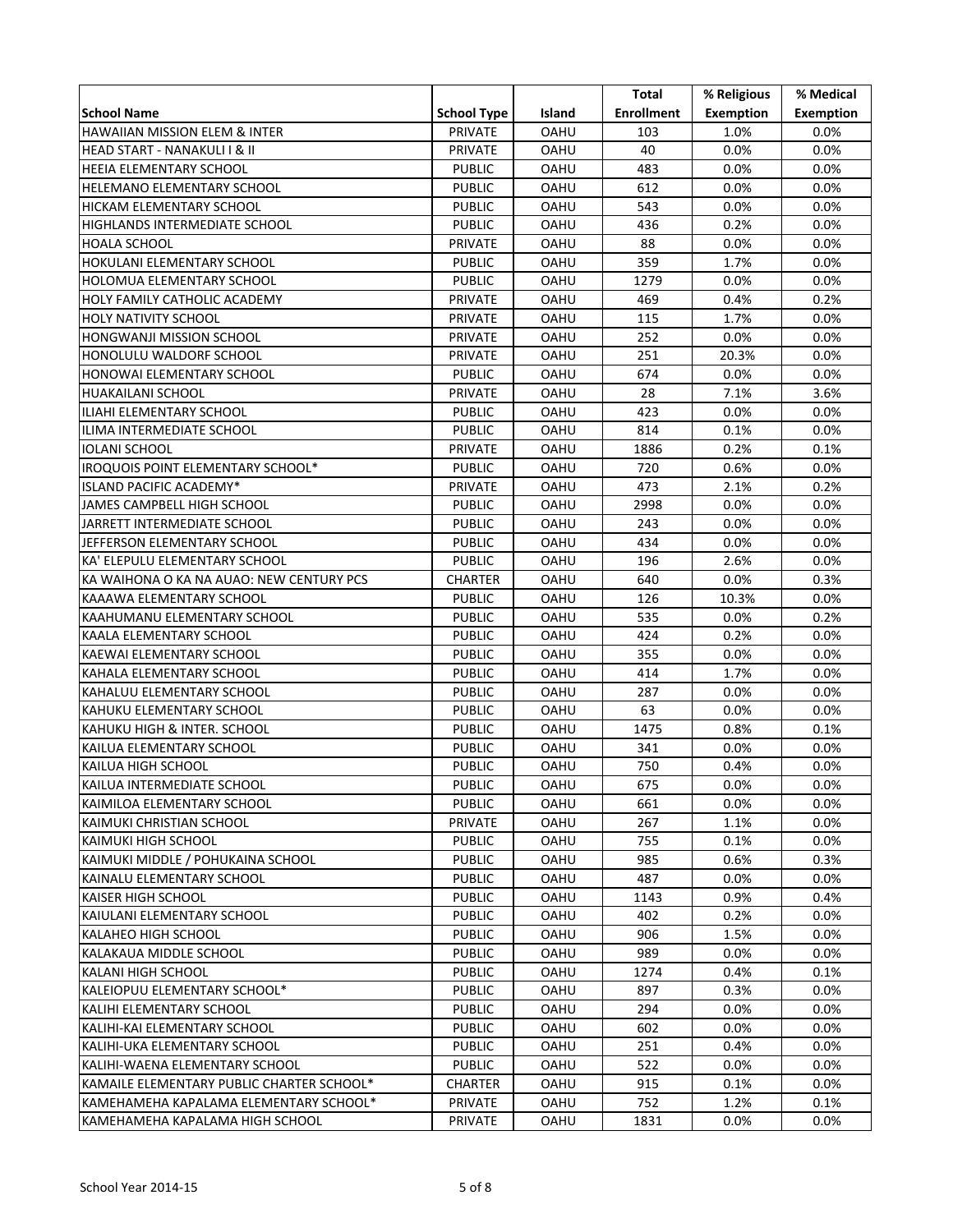|                                      |                    |             | Total             | % Religious      | % Medical        |
|--------------------------------------|--------------------|-------------|-------------------|------------------|------------------|
| <b>School Name</b>                   | <b>School Type</b> | Island      | <b>Enrollment</b> | <b>Exemption</b> | <b>Exemption</b> |
| KAMEHAMEHA KAPALAMA MIDDLE SCHOOL    | <b>PRIVATE</b>     | OAHU        | 310               | 1.0%             | 0.0%             |
| KAMILOIKI ELEMENTARY SCHOOL          | <b>PUBLIC</b>      | OAHU        | 421               | 3.1%             | 0.0%             |
| KANEOHE ELEMENTARY SCHOOL            | <b>PUBLIC</b>      | OAHU        | 595               | 0.8%             | 0.3%             |
| KANOELANI ELEMENTARY SCHOOL          | <b>PUBLIC</b>      | OAHU        | 730               | 0.1%             | 0.1%             |
| KAPALAMA ELEMENTARY SCHOOL           | <b>PUBLIC</b>      | OAHU        | 590               | 0.0%             | $0.0\%$          |
| KAPOLEI ELEMENTARY SCHOOL            | <b>PUBLIC</b>      | OAHU        | 1091              | 0.1%             | $0.0\%$          |
| KAPOLEI HIGH SCHOOL                  | <b>PUBLIC</b>      | OAHU        | 2012              | 0.0%             | $0.0\%$          |
| KAPOLEI MIDDLE SCHOOL                | <b>PUBLIC</b>      | OAHU        | 1475              | 0.0%             | $0.0\%$          |
| KAPUNAHALA ELEMENTARY SCHOOL         | <b>PUBLIC</b>      | OAHU        | 539               | 0.4%             | $0.0\%$          |
| KAULUWELA ELEMENTARY SCHOOL          | <b>PUBLIC</b>      | OAHU        | 359               | 0.0%             | $0.0\%$          |
| KAWAIAHAO SCHOOL                     | PRIVATE            | OAHU        | 13                | 0.0%             | $0.0\%$          |
| KAWANANAKOA MIDDLE SCHOOL            | <b>PUBLIC</b>      | OAHU        | 548               | 0.9%             | $0.0\%$          |
| KE KULA O SAMUEL M. KAMAKAU: LAB PCS | CHARTER            | OAHU        | 129               | 4.7%             | $0.0\%$          |
| KEOLU ELEMENTARY SCHOOL              | <b>PUBLIC</b>      | OAHU        | 140               | 0.0%             | $0.0\%$          |
| KEONEULA (OCEAN POINTE) ELEMENTARY   | <b>PUBLIC</b>      | OAHU        | 922               | 0.1%             | 0.0%             |
| KING INTERMEDIATE SCHOOL             | <b>PUBLIC</b>      | <b>OAHU</b> | 670               | 0.1%             | $0.0\%$          |
| KIPAPA ELEMENTARY SCHOOL             | <b>PUBLIC</b>      | OAHU        | 601               | 0.3%             | $0.0\%$          |
| KOKO HEAD ELEMENTARY SCHOOL*         | <b>PUBLIC</b>      | OAHU        | 39                | 0.0%             | $0.0\%$          |
| KOOLAU BAPTIST CHURCH ACADEMY        | PRIVATE            | <b>OAHU</b> | 105               | 2.9%             | $0.0\%$          |
| KUHIO ELEMENTARY SCHOOL              | <b>PUBLIC</b>      | <b>OAHU</b> | 274               | 0.0%             | $0.0\%$          |
| LA PIETRA - HAWAII SCHOOLS FOR GIRLS | PRIVATE            | OAHU        | 183               | 3.3%             | 0.5%             |
| LAIE ELEMENTARY SCHOOL               | <b>PUBLIC</b>      | OAHU        | 643               | 2.6%             | $0.0\%$          |
| LANAKILA BAPTIST ELEMENTARY SCHOOLS  | PRIVATE            | OAHU        | 66                | 0.0%             | $0.0\%$          |
| LANAKILA BAPTIST JR/SR SCHOOL        | PRIVATE            | OAHU        | 98                | 0.0%             | $0.0\%$          |
| LANAKILA ELEMENTARY SCHOOL           | <b>PUBLIC</b>      | OAHU        | 394               | 0.0%             | $0.0\%$          |
| LANIKAI ELEMENTARY SCHOOL - PCS*     | CHARTER            | OAHU        | 323               | 6.2%             | $0.0\%$          |
| LE JARDIN ACADEMY                    | PRIVATE            | OAHU        | 789               | 1.8%             | $0.0\%$          |
| LEHUA ELEMENTARY SCHOOL              | <b>PUBLIC</b>      | OAHU        | 277               | 0.0%             | $0.0\%$          |
| LEIHOKU ELEMENTARY SCHOOL            | <b>PUBLIC</b>      | OAHU        | 958               | 0.0%             | $0.0\%$          |
| LEILEHUA HIGH SCHOOL                 | <b>PUBLIC</b>      | OAHU        | 1728              | 0.0%             | 0.0%             |
| LIHOLIHO ELEMENTARY SCHOOL           | <b>PUBLIC</b>      | <b>OAHU</b> | 439               | 2.1%             | $0.0\%$          |
| LIKELIKE ELEMENTARY SCHOOL           | <b>PUBLIC</b>      | OAHU        | 374               | 0.0%             | 0.0%             |
| LINAPUNI ELEMENTARY SCHOOL           | <b>PUBLIC</b>      | OAHU        | 152               | 0.0%             | 0.0%             |
| LINCOLN ELEMENTARY SCHOOL            | <b>PUBLIC</b>      | OAHU        | 341               | 0.9%             | 0.3%             |
| LOVELAND ACADEMY                     | PRIVATE            | OAHU        | 0                 | $0.0\%$          | $0.0\%$          |
| LUNALILO ELEMENTARY SCHOOL*          | <b>PUBLIC</b>      | OAHU        | 470               | 0.2%             | $0.0\%$          |
| LUTHERAN HIGH SCHOOL OF HAWAII       | PRIVATE            | <b>OAHU</b> | 44                | $0.0\%$          | $0.0\%$          |
| MAEMAE ELEMENTARY SCHOOL             | <b>PUBLIC</b>      | OAHU        | 652               | 1.1%             | $0.0\%$          |
| <b>MAILI BIBLE SCHOOL</b>            | PRIVATE            | OAHU        | 80                | $0.0\%$          | $0.0\%$          |
| MAILI ELEMENTARY SCHOOL*             | <b>PUBLIC</b>      | OAHU        | 1006              | $0.0\%$          | $0.0\%$          |
| <b>MAKAHA ELEMENTARY SCHOOL</b>      | <b>PUBLIC</b>      | <b>OAHU</b> | 576               | $0.5\%$          | $0.0\%$          |
| <b>MAKAKILO ELEMENTARY SCHOOL</b>    | <b>PUBLIC</b>      | OAHU        | 525               | 1.0%             | 1.0%             |
| MAKALAPA ELEMENTARY SCHOOL           | <b>PUBLIC</b>      | OAHU        | 706               | $0.0\%$          | 0.0%             |
| MALAMA HONUA PUBLIC CHARTER SCHOOL   | CHARTER            | <b>OAHU</b> | 42                | 9.5%             | $0.0\%$          |
| MANANA ELEMENTARY SCHOOL*            | <b>PUBLIC</b>      | <b>OAHU</b> | 449               | $0.2\%$          | $0.0\%$          |
| MANOA ELEMENTARY SCHOOL              | <b>PUBLIC</b>      | <b>OAHU</b> | 548               | 0.9%             | 0.2%             |
| <b>MARYKNOLL GRADE SCHOOL</b>        | <b>PRIVATE</b>     | OAHU        | 819               | 0.6%             | $0.0\%$          |
| MARYKNOLL HIGH SCHOOL                | <b>PRIVATE</b>     | OAHU        | 526               | $0.2\%$          | $0.0\%$          |
| MAUKA LANI ELEMENTARY SCHOOL         | <b>PUBLIC</b>      | OAHU        | 650               | $0.2\%$          | 0.2%             |
| MAUNAWILI ELEMENTARY SCHOOL          | <b>PUBLIC</b>      | OAHU        | 354               | 10.2%            | 0.0%             |
| MCKINLEY HIGH SCHOOL                 | <b>PUBLIC</b>      | OAHU        | 1677              | 0.2%             | $0.0\%$          |
| MID-PACIFIC INSTITUTE                | PRIVATE            | OAHU        | 1600              | 1.6%             | $0.1\%$          |
| MILILANI ' IKE ELEMENTARY SCHOOL     | <b>PUBLIC</b>      | OAHU        | 893               | 0.4%             | 0.2%             |
| MILILANI HIGH SCHOOL                 | <b>PUBLIC</b>      | OAHU        | 2419              | $0.0\%$          | $0.0\%$          |
|                                      |                    |             |                   |                  |                  |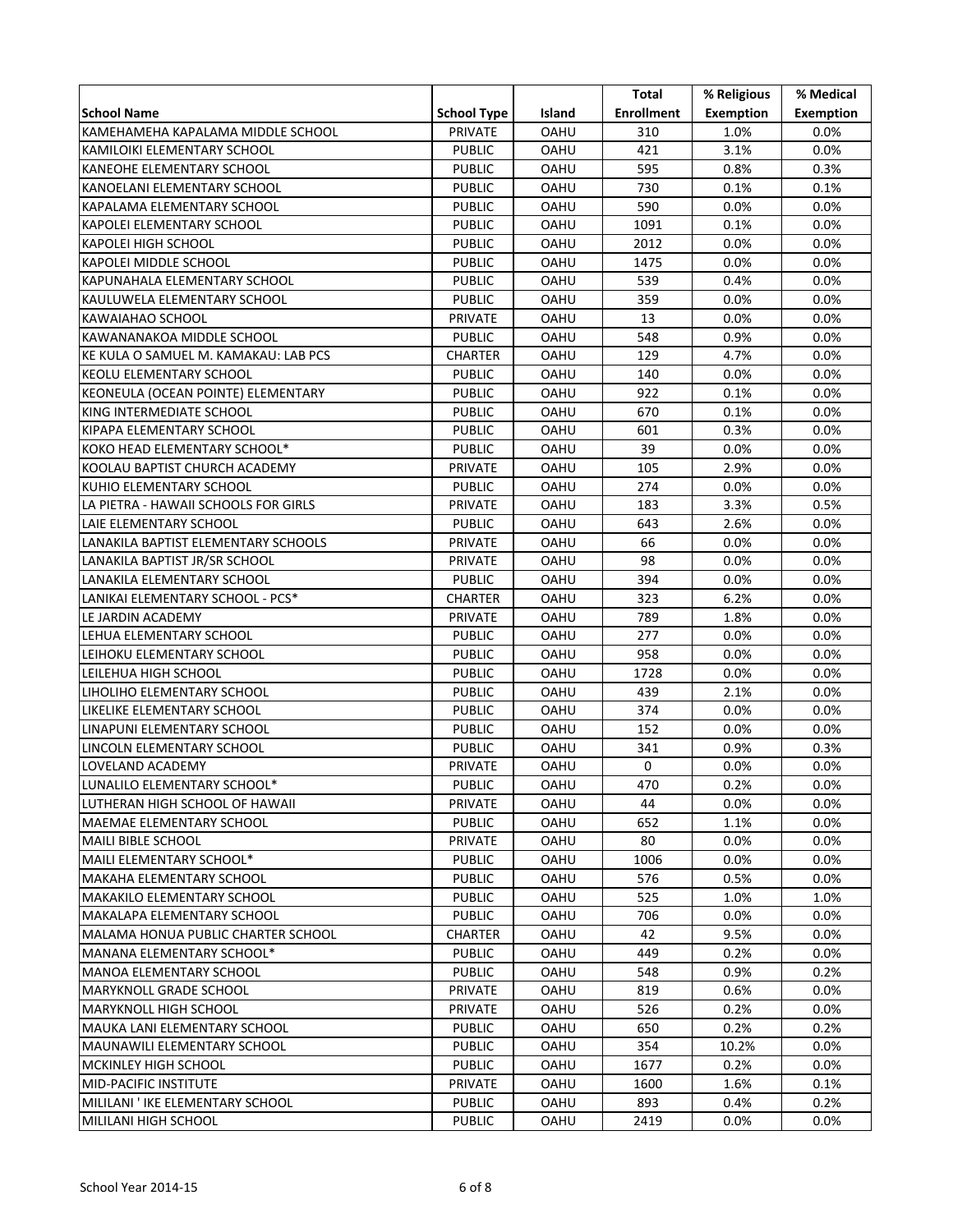|                                                     |                    |             | Total             | % Religious      | % Medical        |
|-----------------------------------------------------|--------------------|-------------|-------------------|------------------|------------------|
| <b>School Name</b>                                  | <b>School Type</b> | Island      | <b>Enrollment</b> | <b>Exemption</b> | <b>Exemption</b> |
| MILILANI MAUKA ELEMENTARY SCHOOL                    | <b>PUBLIC</b>      | OAHU        | 861               | 0.2%             | 0.0%             |
| MILILANI MIDDLE SCHOOL                              | <b>PUBLIC</b>      | OAHU        | 1921              | $0.0\%$          | 0.0%             |
| MILILANI-UKA ELEMENTARY SCHOOL                      | PUBLIC             | OAHU        | 621               | 0.8%             | $0.0\%$          |
| MILILANI-WAENA ELEMENTARY SCHOOL*                   | PUBLIC             | <b>OAHU</b> | 720               | 0.4%             | 0.4%             |
| MOANALUA ELEMENTARY SCHOOL*                         | <b>PUBLIC</b>      | <b>OAHU</b> | 607               | 0.3%             | $0.0\%$          |
| MOANALUA HIGH SCHOOL                                | <b>PUBLIC</b>      | OAHU        | 1999              | 0.0%             | 0.0%             |
| MOANALUA MIDDLE SCHOOL                              | <b>PUBLIC</b>      | <b>OAHU</b> | 847               | 0.5%             | 0.0%             |
| MOKAPU ELEMENTARY SCHOOL - (KMCBH)                  | PUBLIC             | OAHU        | 829               | 0.0%             | 0.0%             |
| MOKULELE ELEMENTARY SCHOOL                          | PUBLIC             | OAHU        | 358               | 0.0%             | $0.0\%$          |
| MOMILANI ELEMENTARY SCHOOL                          | PUBLIC             | OAHU        | 418               | 0.0%             | $0.0\%$          |
| MONTESSORI - L. ROBERT ALLEN CENTER                 | PRIVATE            | <b>OAHU</b> | 12                | 0.0%             | $0.0\%$          |
| MONTESSORI COMMUNITY SCHOOL                         | PRIVATE            | <b>OAHU</b> | 93                | 2.2%             | 1.1%             |
| MYRON B. THOMPSON ACADEMY: PCS                      | <b>CHARTER</b>     | OAHU        | 577               | 14.2%            | 0.0%             |
| NANAIKAPONO ELEMENTARY SCHOOL*                      | <b>PUBLIC</b>      | OAHU        | 848               | 0.0%             | 0.0%             |
| NANAKULI ELEMENTARY SCHOOL                          | PUBLIC             | OAHU        | 424               | 0.0%             | $0.0\%$          |
| NANAKULI HIGH & INTERMEDIATE SCHOOL                 | PUBLIC             | <b>OAHU</b> | 1037              | 0.0%             | $0.0\%$          |
| NAVY HALE KEIKI SCHOOL*                             | PRIVATE            | OAHU        | 167               | 0.0%             | $0.0\%$          |
| NEW HOPE CHRISTIAN SCHOOL                           | PRIVATE            | <b>OAHU</b> | 85                | 0.0%             | $0.0\%$          |
| NIU VALLEY INTERMEDIATE SCHOOL                      | PUBLIC             | <b>OAHU</b> | 877               | 0.0%             | 0.0%             |
| NOELANI ELEMENTARY SCHOOL                           | <b>PUBLIC</b>      | <b>OAHU</b> | 437               | 0.0%             | 0.0%             |
| NUUANU ELEMENTARY SCHOOL                            | PUBLIC             | OAHU        | 380               | 1.1%             | 0.3%             |
| OLOMANA SCHOOL                                      | PUBLIC             | <b>OAHU</b> | 42                | 0.0%             | $0.0\%$          |
| OUR LADY OF GOOD COUNSEL                            | PRIVATE            | OAHU        | 177               | 0.0%             | $0.0\%$          |
| OUR LADY OF PERPETUAL HELP*                         | PRIVATE            | <b>OAHU</b> | 162               | 0.0%             | $0.0\%$          |
| OUR SAVIOR LUTHERAN SCHOOL                          | PRIVATE            | <b>OAHU</b> | 126               | 0.0%             | 0.0%             |
| PACIFIC BUDDHIST ACADEMY                            | PRIVATE            | <b>OAHU</b> | 66                | 0.0%             | 0.0%             |
| PALISADES ELEMENTARY SCHOOL                         | PUBLIC             | OAHU        | 331               | 0.3%             | $0.0\%$          |
| PALOLO ELEMENTARY SCHOOL                            | PUBLIC             | OAHU        | 265               | 0.0%             | $0.0\%$          |
| PAUOA ELEMENTARY SCHOOL                             | PUBLIC             | OAHU        | 298               | 1.0%             | $0.0\%$          |
| PEARL CITY ELEMENTARY SCHOOL                        | PUBLIC             | <b>OAHU</b> | 514               | 1.2%             | $0.0\%$          |
| PEARL CITY HIGH SCHOOL                              | PUBLIC             | OAHU        | 1649              | 0.0%             | 0.0%             |
| PEARL CITY HIGHLANDS ELEMENTARY SCHOOL              | PUBLIC             | OAHU        | 461               | 0.2%             | 0.0%             |
| PEARL HARBOR CHRISTIAN ACADEMY                      | PRIVATE            | <b>OAHU</b> | 164               | 0.0%             | 0.6%             |
| PEARL HARBOR ELEMENTARY SCHOOL                      | PUBLIC             | OAHU        | 636               | 0.0%             | $0.0\%$          |
| PEARL HARBOR KAI ELEMENTARY SCHOOL                  | PUBLIC             | OAHU        | 552               | 0.2%             | $0.0\%$          |
| PEARL RIDGE ELEMENTARY SCHOOL                       | <b>PUBLIC</b>      | OAHU        | 569               | 0.4%             | 0.5%             |
| PENIEL EDUCATIONAL MINISTRIES                       | PRIVATE            | <b>OAHU</b> | 20                | 0.0%             | $0.0\%$          |
| POHAKEA ELEMENTARY SCHOOL*                          | <b>PUBLIC</b>      | OAHU        | 603               | 0.5%             | $0.0\%$          |
| PUNAHOU SCHOOL*                                     | PRIVATE            | OAHU        | 3754              | 0.7%             | 0.1%             |
| PUOHALA ELEMENTARY SCHOOL                           | PUBLIC             | OAHU        | 275               | 2.9%             | $0.0\%$          |
| PUUHALE ELEMENTARY SCHOOL                           | PUBLIC             | OAHU        | 250               | $0.0\%$          | $0.0\%$          |
| RADFORD HIGH SCHOOL                                 | PUBLIC             | OAHU        | 1361              | 0.0%             | $0.0\%$          |
| IRED HILL ELEMENTARY SCHOOL                         | PUBLIC             | OAHU        | 447               | 0.7%             | $0.0\%$          |
| <b>REDEMPTION ACADEMY</b>                           | PRIVATE            | <b>OAHU</b> | 5                 | 0.0%             | $0.0\%$          |
| IROOSEVELT HIGH SCHOOL                              | <b>PUBLIC</b>      | <b>OAHU</b> | 1415              | 0.4%             | $0.0\%$          |
| ROYAL ELEMENTARY SCHOOL                             | <b>PUBLIC</b>      | <b>OAHU</b> | 344               | 0.3%             | $0.0\%$          |
| <b>SACRED HEARTS ACADEMY</b>                        | PRIVATE            | OAHU        | 926               | 0.3%             | 0.1%             |
| SAINT JOHN THE BAPTIST CATHOLIC SCHOOL              | PRIVATE            | OAHU        | 157               | 0.0%             | 0.0%             |
| ISAINT LOUIS SCHOOL                                 | PRIVATE            | OAHU        | 555               | 0.0%             | $0.0\%$          |
| SALT LAKE ELEMENTARY SCHOOL                         | <b>PUBLIC</b>      | OAHU        | 695               | 0.0%             | $0.0\%$          |
| SCHOOL FOR EXAMINING ESSENTIAL QUESTIONS OF SUSTAIN | <b>CHARTER</b>     | OAHU        | 120               | 1.7%             | $0.0\%$          |
| SHAFTER ELEMENTARY SCHOOL                           | <b>PUBLIC</b>      | OAHU        | 443               | 0.0%             | $0.0\%$          |
| SOLOMON ELEMENTARY SCHOOL                           | <b>PUBLIC</b>      | OAHU        | 924               | 0.0%             | $0.0\%$          |
| <b>SOTO ACADEMY</b>                                 | PRIVATE            | OAHU        | 65                | 0.0%             | $0.0\%$          |